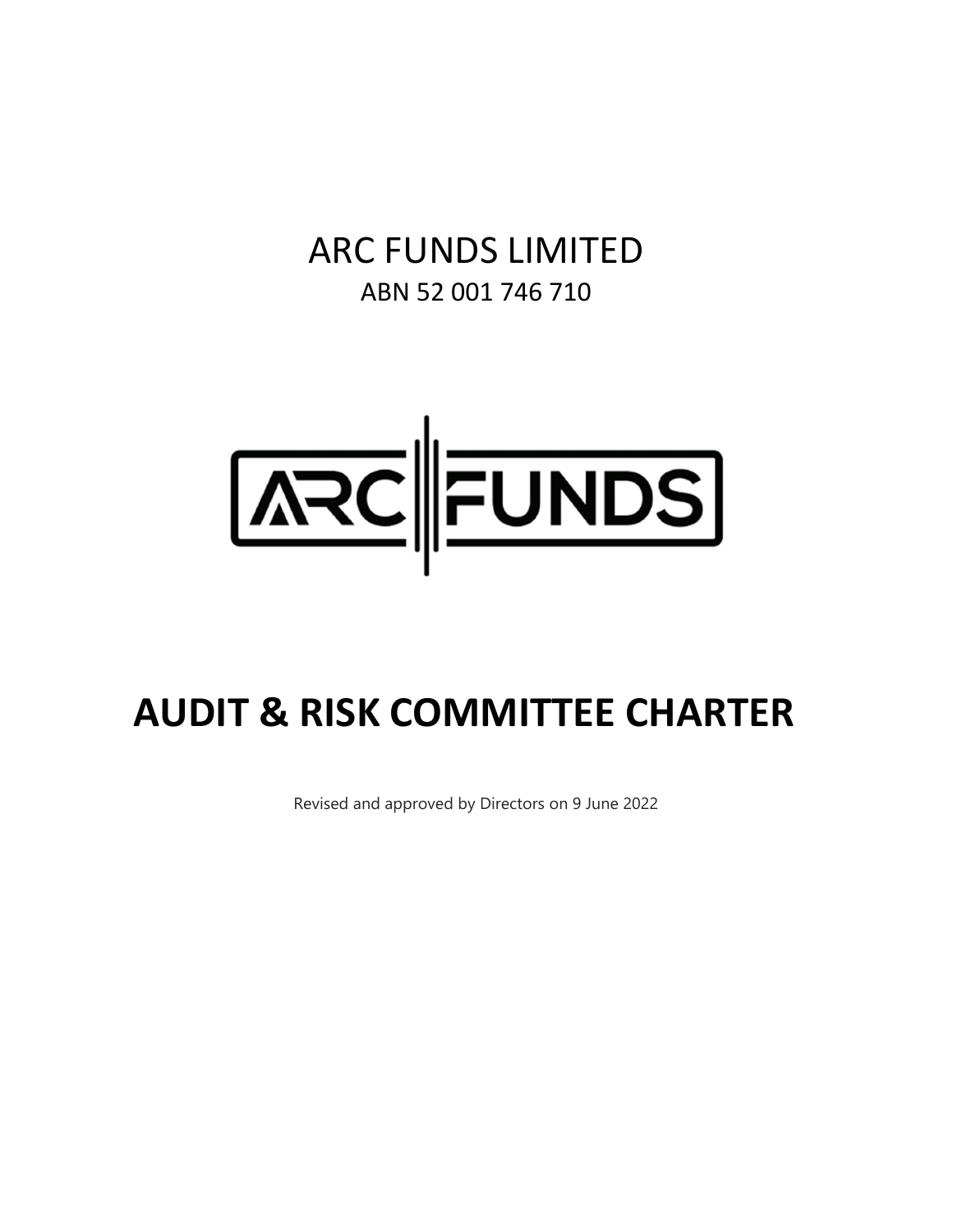

#### **1. Objectives:**

An Audit and Risk Committee (**Committee**) may be established by the board of directors (**Board**) of the Company from time to time. Once established, the objectives of the Committee will be to:

- assist the Board in discharging its responsibilities relative to the financial reporting process, the system of internal control relating to all matters affecting the Company's financial performance and the financial audit process;
- assist the Board in monitoring compliance with laws and regulations and the Company's Code of Conduct;
- Investigate material incidents reported under the Whistleblower Policy or the Code of Conduct;
- assist the Board to adopt and apply appropriate ethical standards in relation to the management of the Company and the conduct of itsbusiness;
- implement, review and supervise the Company's risk management framework; and
- review the adequacy of the Company's insurance policies.

#### **2. Authority:**

Once established, the Committee has authority to conduct or authorise investigations into any matters within its scope of responsibility. It is authorised to:

- retain outside counsel, accountants or other experts, at the expense of the Company, to advise the Committee or assist in the conduct of anymatter;
- seek any information it requires from employees (all of whom are directed to cooperate with the Committee's requests) or external parties;
- request employees, including the Managing Director or any other Executive (all of whom are directed to cooperate with the Committee's requests) to attend meetings of the Committee; and
- meet with Company officers, employees, external auditor, internal auditor (if any) or outside counsel, as necessary and without management present.

The Committee will make recommendations to the Board on all matters within its scope of responsibility requiring a decision from the Board. The Committee does not have the power or authority to make a decision in the Board's name or on itsbehalf.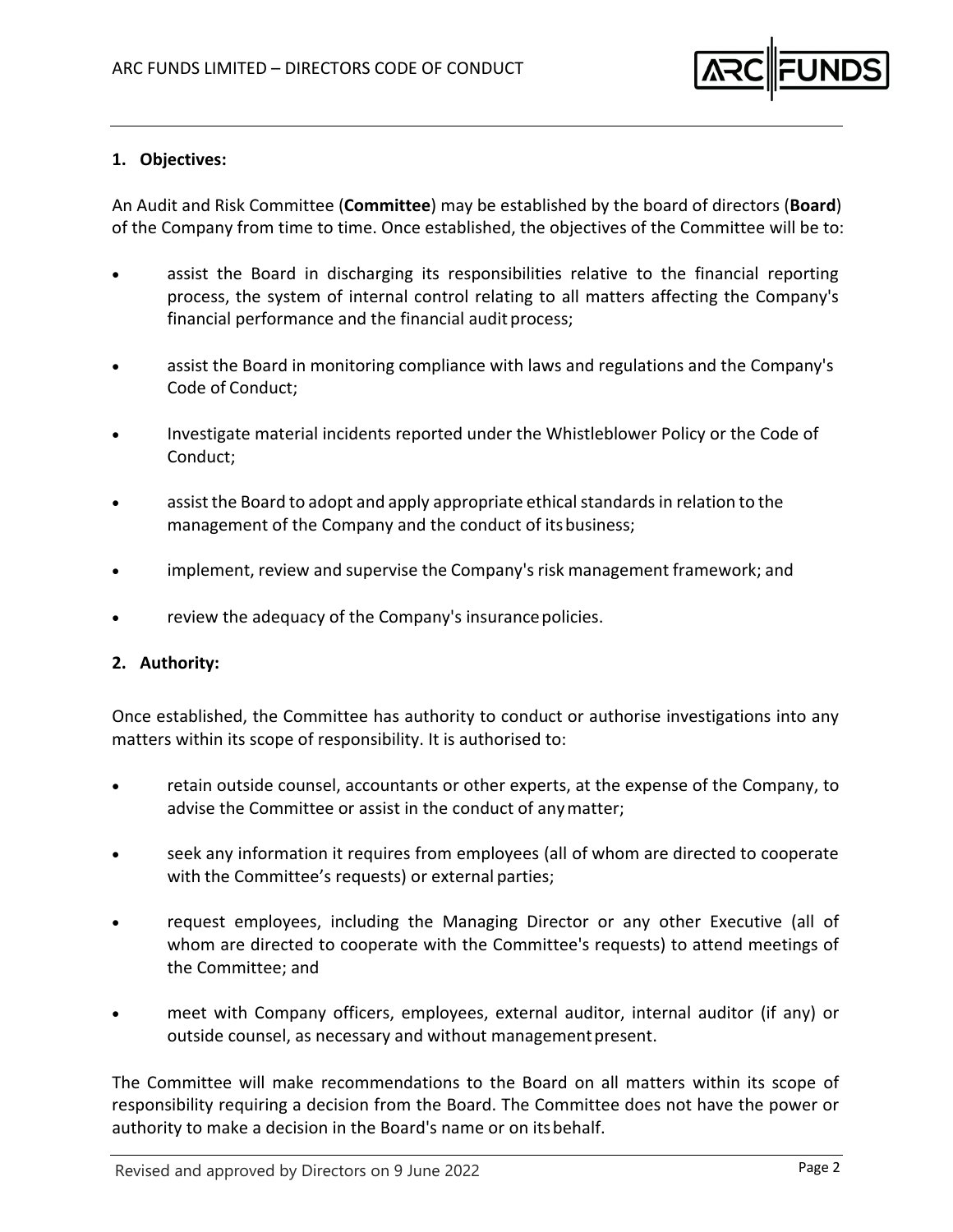

# **3. Membership:**

Members of the Committee shall comprise members of the Board appointed by the Board. The number of members of the Committee shall be a minimum of two (2) directors, all of whom shall, where practicable, be non-executive directors and, a majority of whom should, where practicable, be independent directors.

All members of the Committee shall be financially literate and have a sufficient understanding of the industry in which the Company operates. Where practicable, at least one member shall have an adequate accounting or financial background (that is, should be a qualified accountant or other finance professional with experience of financial and accounting matters).

The Board will nominate the Chair of the Committee from time to time.

The Committee Chair will be an independent director who is not Chair of the Board.

#### **4. Committee Meetings**

The Committee meets at least two times per year, or more frequently as circumstances require. Any member of the Committee may request a meeting at any time if they consider it necessary.

Board members are entitled to attend Committee meetings.

The Committee may meet separately with the Managing Director , management and the External Auditor in relation to matters that it wishes to discuss privately. The Committee must, annually, meet separately with the External auditor, with and without management present.

A quorum of the Committee will comprise a minimum of two (2) members, including the Chair. All members of the Committee are expected to attend and participate in Committee meetings.

If the Committee Chair is absent from a meeting and no acting chair has been appointed, the Committee members present may choose one of them to act as chair for that meeting.

Non‐Committee members may be invited by the Committee Chair to attend meetings of the Committee.

Meetings of the Committee may be held or participated in by conference call or similar means, and decisions may be made by circular or written resolution.

Each member of the Committee will have one vote.

The Committee Chair will not have a casting vote. If there is a tied vote, the motion will lapse.

Revised and approved by Directors on 9 June 2022 Following each meeting, the Committee Chair will report to the Board on any matter that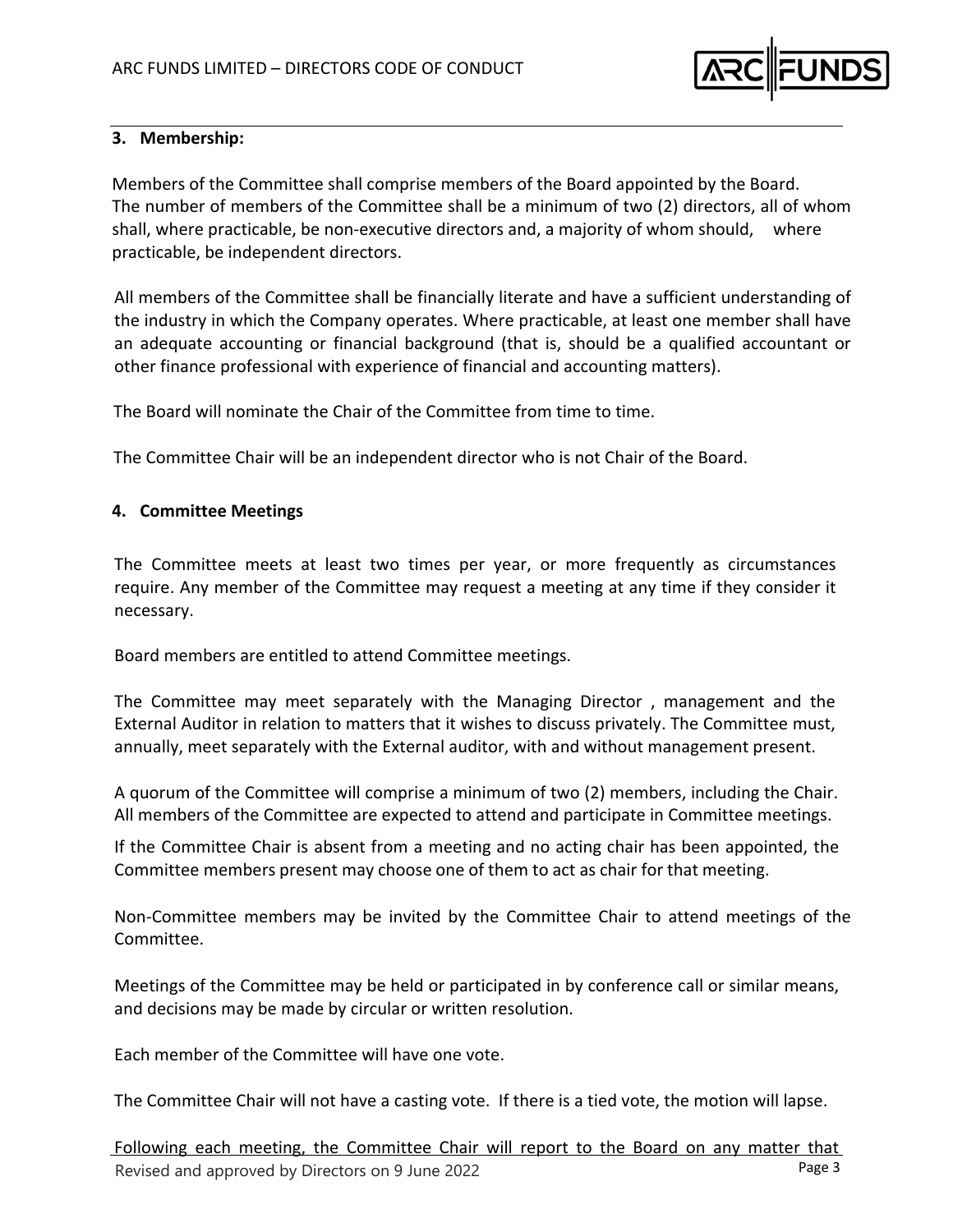

should be brought to the Board's attention and on any recommendation of the Committee that requires Board approval or action, and provide the Board with sufficient information upon which to make a decision in that regard.

Minutes of meetings of the Committee will be prepared for approval by the Committee and be circulated to the members of the Board.

The Company Secretary will provide such assistance as may be required by the Committee Chair including in relation to preparation of the agenda, minutes or papers for the Committee.

# **5. Responsibilities**

The responsibilities of the Committee are as follows:

# **5.1 Financialstatements**

- review the half‐yearly and yearly financial statements and consider whether they are complete, consistent with information known to the Committee, reflect appropriate accounting policies and principles and otherwise provide a true and fair view of the financial position and performance of the Company;
- receive and consider in connection with the Company's half‐yearly and yearly financial statements letters of representation to the Board in respect of financial reporting and the adequacy and effectiveness of the Company's risk management, internal compliance and control systems and the process and evidence adopted to satisfy those conclusions;
- review the financial sections of the Company's Annual Report and related regulatory filings before release and consider the accuracy and completeness of theinformation;
- review with management and the external auditors the results of the financial audit;
- receive from the Managing Director and Executive Director responsible for the finance function of the Company a declaration that, in their opinion, the financial records of the Company have been properly maintained and that the financial statements comply with accounting standards and give a true and fair view of the financial position and performance of the Company and that the opinion has been formed on the basis of a sound system of risk management and internal control which is operating effectively before the Board approves the half-yearly and yearly financial statements;

## **5.2 Internal control**

 monitoring of corporate risk assessment and the internal controls instituted by the Company and in accordance with the Company's Risk Management Policy (if applicable);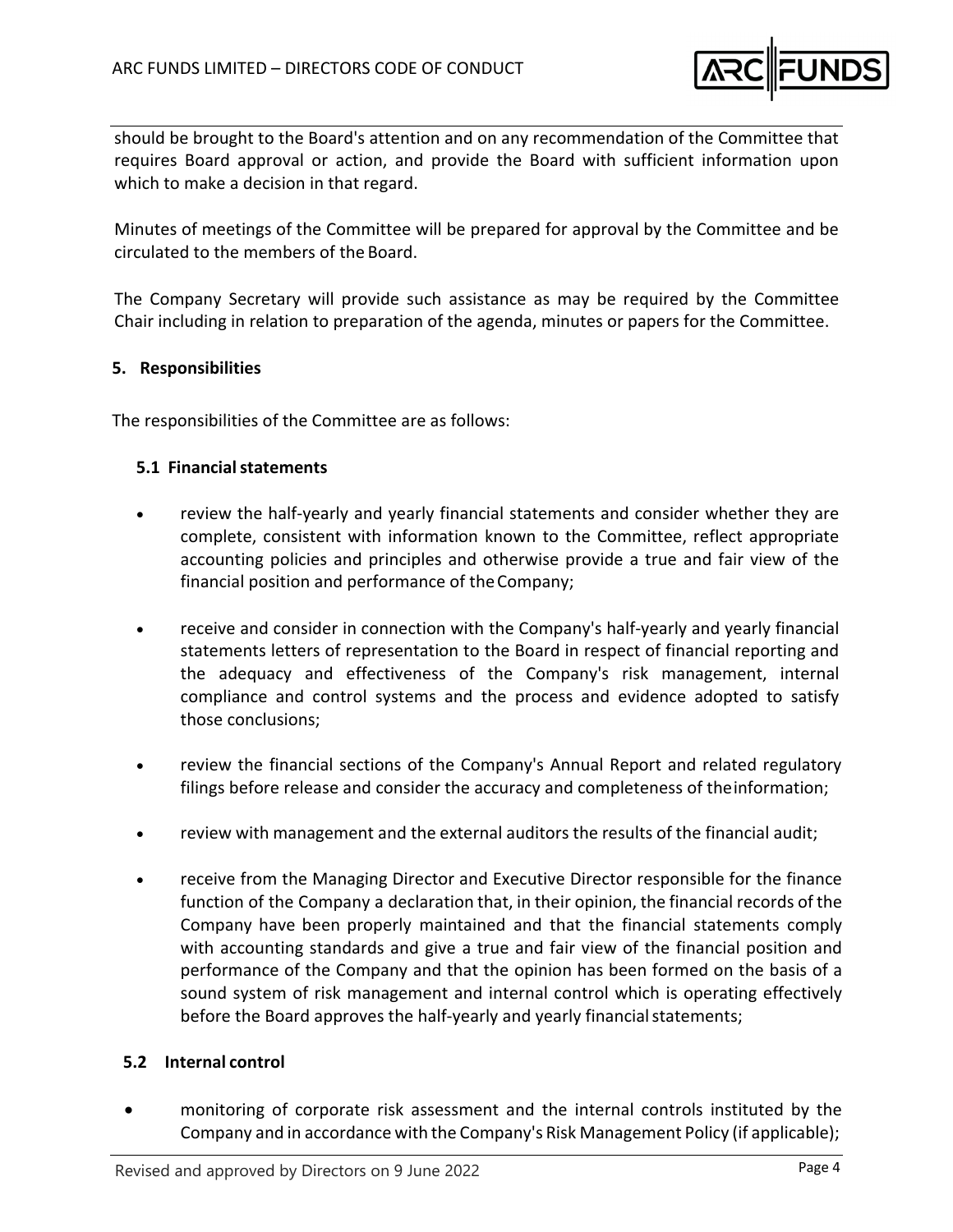

- review the effectiveness of the Company's internal controls regarding all matters affecting the Company's financial performance and financial reporting, including information technology security and control;
- review the scope of internal (if one is appointed) and external auditors' review of internal control, review reports on significant findings and recommendations, together with management's responses, and recommend changes from time to time as appropriate;

## **5.3 Internal audit**

If the Company has an internal audit function, the Committee is to:

- review with management and the internal auditor (if one is appointed) the plans and activities of the internal auditor;
- meet with the internal auditor (if one is appointed) to review reports and monitor management response;
- review the scope and adequacy of the internal audit work plan (ifany);
- meet separately to discuss any matters that the Committee or internal auditor (if one is appointed) believes should be discussed privately;
- review the objectivity and performance of the internal audit activity (ifany);
- review the independence of the internal auditors (if any) and their auditing practices;
- ensure there are no unjustified restrictions or limitations placed on the internal audit function, and review and concur in the appointment, replacement or dismissal of the internal auditor (if one is appointed); and
- appoint or remove the head of internal audit (if any);

#### **5.4 External financial audit**

- establish procedures for the selection, appointment and removal of the external auditor and for the rotation of external audit engagement partners;
- review the external auditors' proposed financial audit scope and approach;
- meet with the external auditor to review reports, and meet separately, as and when required, to discuss in that regard any matters that the Committee or auditors believe should be discussed privately;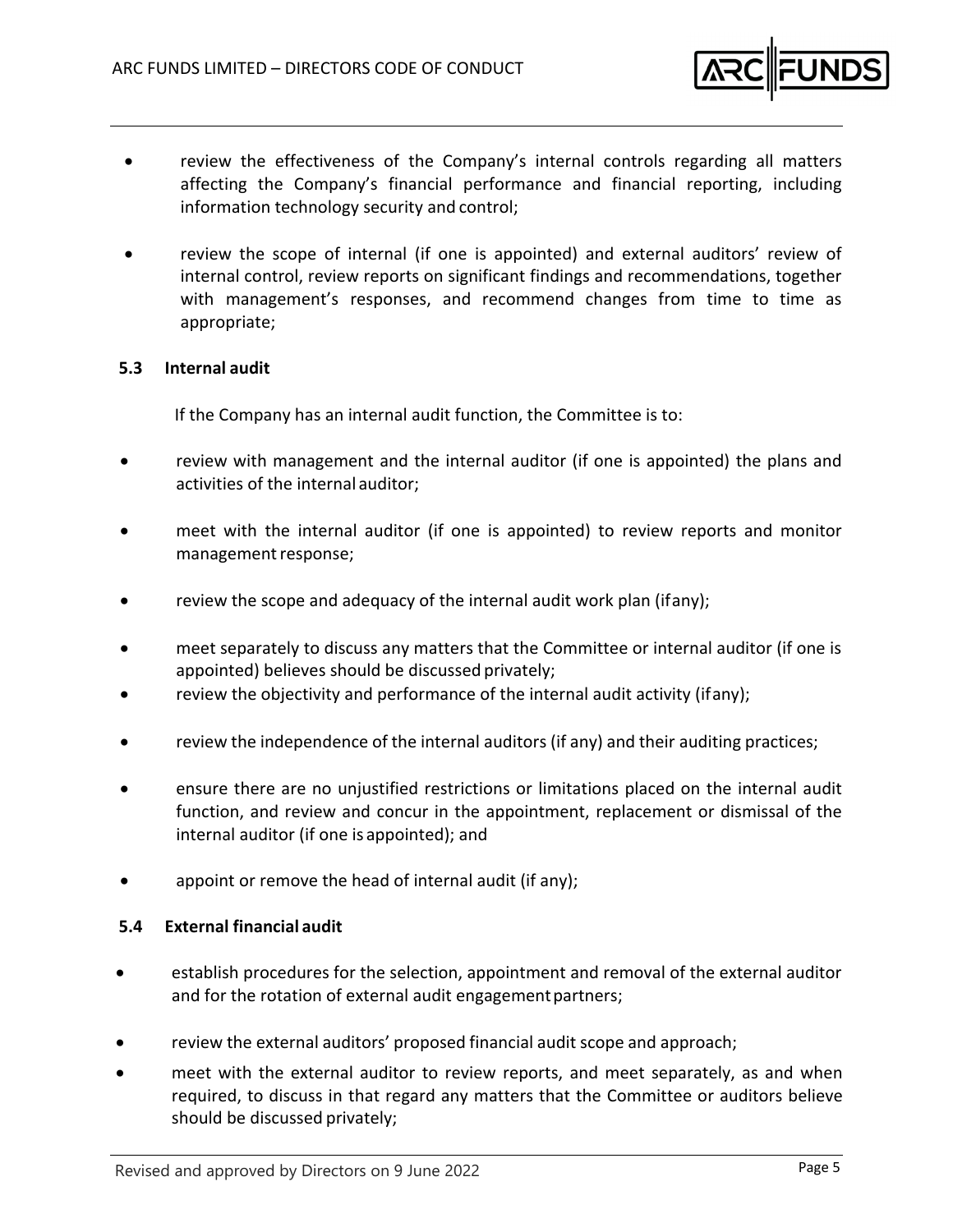

- establish policies as appropriate with regards to the independence, integrity and performance of the external auditor;
- review of the independence of the external auditors and the appropriateness of any services provided by them to the Company (if any), outside their statutoryrole;
- for the purpose of removing or appointing external auditors, review their performance, including their proposed fees, and if appropriate conduct a tender of the audit. Any subsequent recommendation following the tender for the appointment of an external auditor will be put to the Board and then if a change is approved it will be put forward to shareholders for their approval;
- review any proposal for the external auditor to provide non-audit services and consider whether it might compromise the independence of the externalauditor;
- review the fees payable to the external auditor for audit and non‐audit work;

#### **5.5 Compliance**

- consider the workplan for Company complianceactivities;
- obtain regular updates from management regarding compliancematters;
- review the effectiveness of the system for monitoring compliance with laws and regulations and the results of management's investigation and follow‐up (including disciplinary action) of any instances ofnon‐compliance;
- review and assess the management process supporting externalreporting;
- review the findings of any examinations by regulatory agencies and authorities;
- review the process for communicating the Code of Conduct to Company personnel, and for monitoring compliance with that Code;

#### **5.6 Internal control and Riskmanagement**

- consider the overall risk management and periodically review its effectivenessin meeting sound corporate governance principles and operating within the risk appetite set by the Board, and keep the Board informed of all significant businessrisks;
- monitor and review with management the adequacy of the Company's systems for identifying, managing, and monitoring the key risks to the Company in accordance with the Company's Risk Management Policy (if applicable) and risk appetite set by the Board, and provide recommendations to the Board regarding thesame;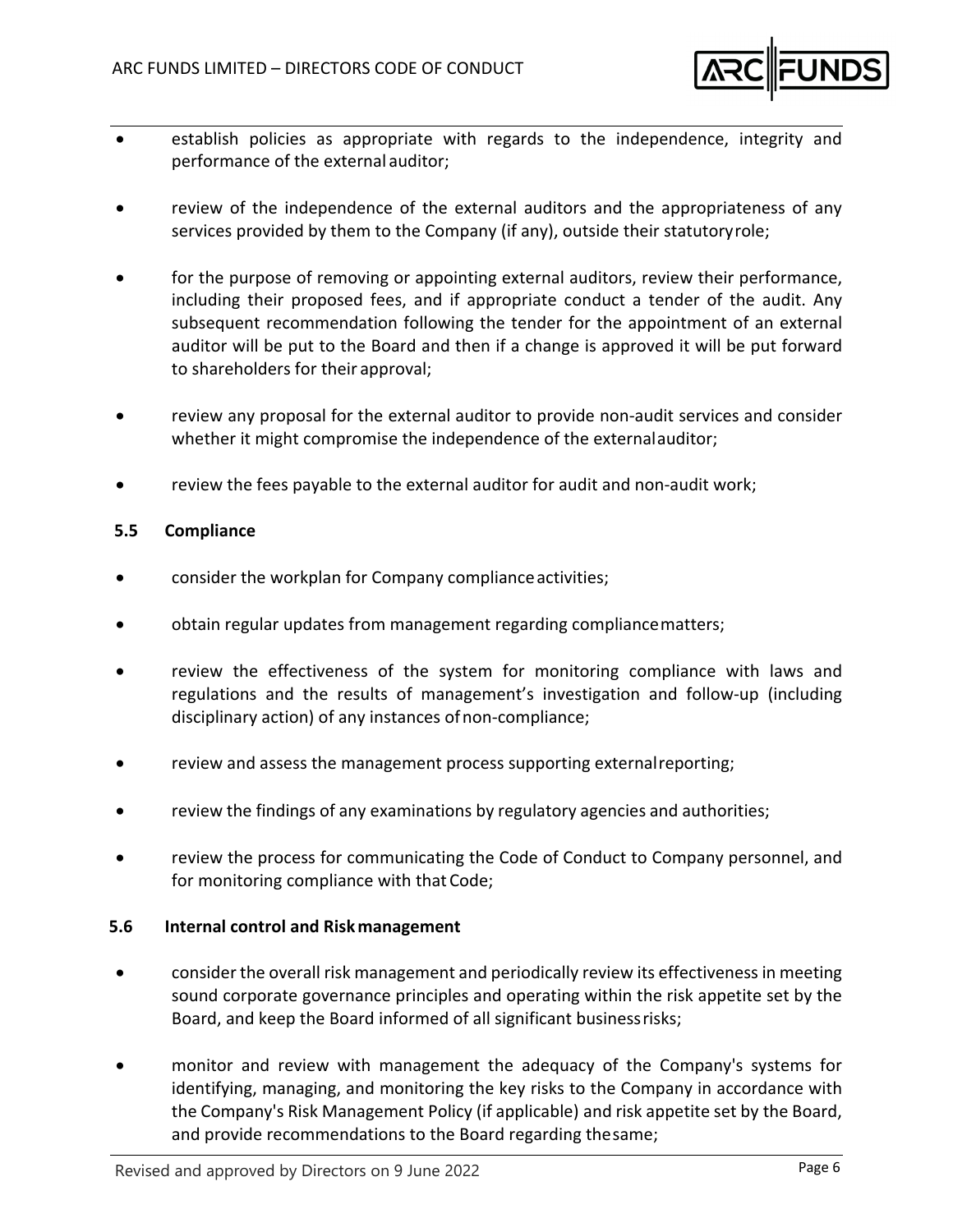

- review with the internal auditor (if one is appointed) the adequacy of the Company's processes for managing risk;
- review with management new and emerging sources of risk and the risk controls and mitigation measures that management has put in place to deal with those risks;
- obtain reports from management on the status of any key risk exposures orincidents;
- review the adequacy of the Company's process for managing risk and provide a recommendation to the Board regarding the same in accordance with the Company's Risk Management Policy (if applicable);
- review any material incident involving fraud or a break down of the Company's risk controls and risk management framework, including but not limited to, the Company's Whistleblower Policy and Code of Conduct in accordance with the Company's Risk Management Policy (if applicable) and review any "lessonslearned";
- review the effectiveness of the Company's internal controls regarding all matters affecting the Company's financial performance and financial reporting, including information technology security and control;
- review any incident involving any break down of the Company's risk management framework in accordance with the Company's Risk Management Policy (ifapplicable);
- review and oversee the adequacy of the Company's and its subsidiaries' insurance program (including its policies) having regard to the Company's and its subsidiaries' business and the insurable risks associated with its business and inform the Board regarding the same;
- review the scope of internal (if one is appointed) and external auditors' review of internal control, review reports on significant findings and recommendations, together with management's responses, and recommend changes from time to time as appropriate;
- review whether the Company has any material exposure to any environmental and/or social risks (including, without limitation, political and legal risks, technology risk, market risk, reputation risk, food security, accessibility to quality water supply, and extreme temperature changes capable of affecting a Company's premises, operations, supply chains, transport needs and employee safety) and if so, develop strategies to manage such risks to present to the Board; and
- if the Company believes it has no material exposure to environmental or social risk, review and consider its basis for its belief by benchmarking this disclosure against those of their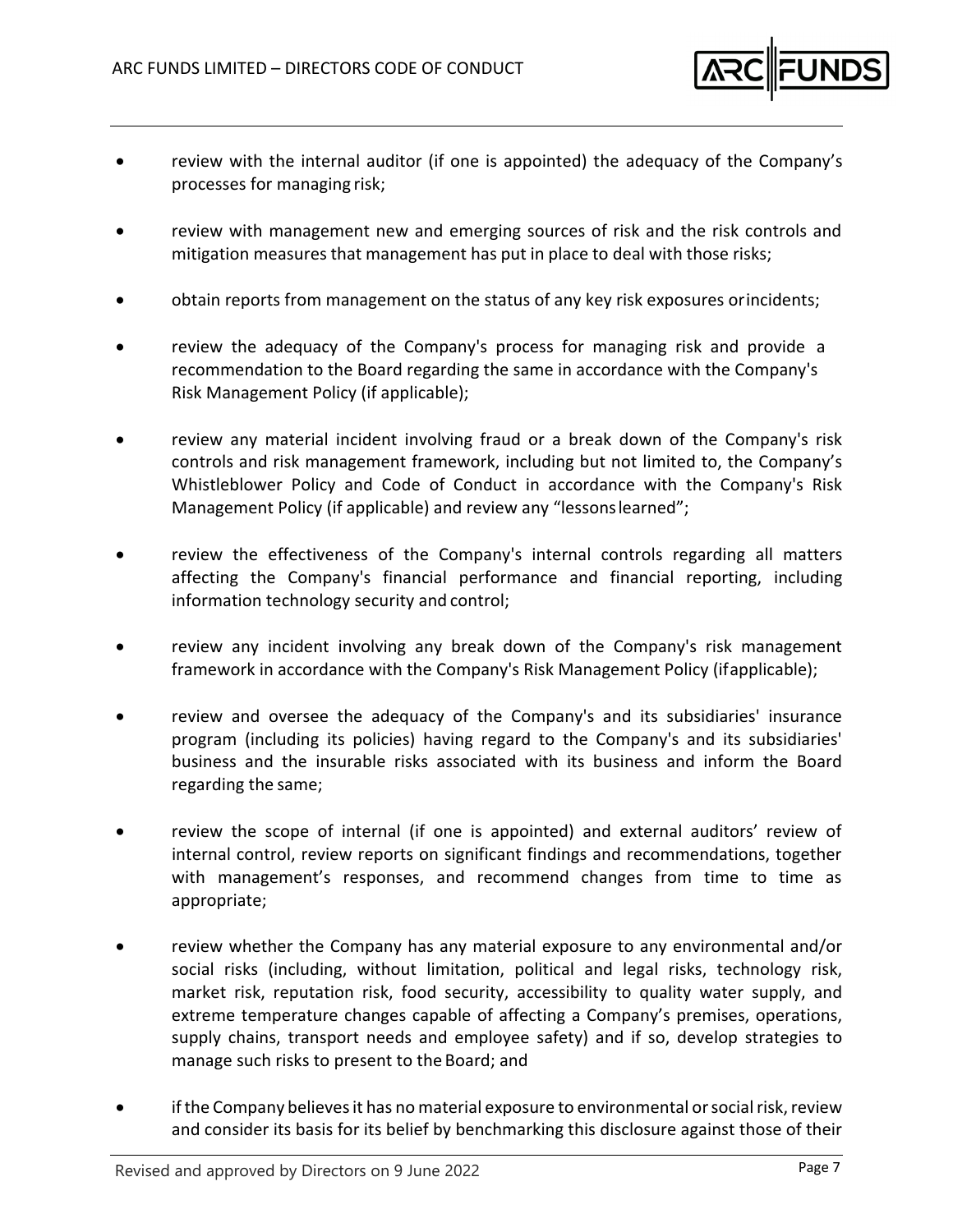

peers.

#### **5.7 Reporting responsibilities**

- report to the Board about Committee activities, issues, and related recommendations. Such report should include the results of the Committee's:
	- $\circ$  assessment of whether external reporting is consistent with Committee members' information and knowledge and is adequate for the needs of the Company's shareholders;
	- $\circ$  assessment of the management processes which support external reporting;
	- o assessment of the Company's corporate reportingprocesses;
	- o assessment of the appropriateness of the accounting choices made by management in preparing the Company's financialstatements;
	- $\circ$  procedures for the selection and appointment of the Company's external auditor and for the rotation of external audit engagement partners;
	- o recommendations for the appointment or, if necessary, the removal of the external auditor;
	- o assessment of the performance and independence of the Company's external auditor. Where the external auditor provides non‐audit services, the report should also state whether the Committee is satisfied that provision of those services has not compromised the auditor'sindependence;
	- $\circ$  assessment of the performance and objectivity of the Company's internal audit function (if one is appointed);
	- $\circ$  review of the Company's risk management and internal controlsystems;
	- $\circ$  recommendations in relation to changes that should be made to the Company's risk management framework or to the risk appetite set by theBoard;
	- $\circ$  assessment of circumstances that may require the Company to operate outside of the current risk appetite set by the Board;
	- $\circ$  recommendations for the appointment, or if necessary, the dismissal of the head of internal audit (if one is appointed);
- provide an open avenue of communication between the internal auditor (if one is appointed), the external auditors and the Board. For the purpose of supporting the independence of their function, the external auditor and the internal auditor (if one is appointed) will have a direct line of reporting access to theCommittee;
- review any other reports the Company issues that relate to Committee responsibilities;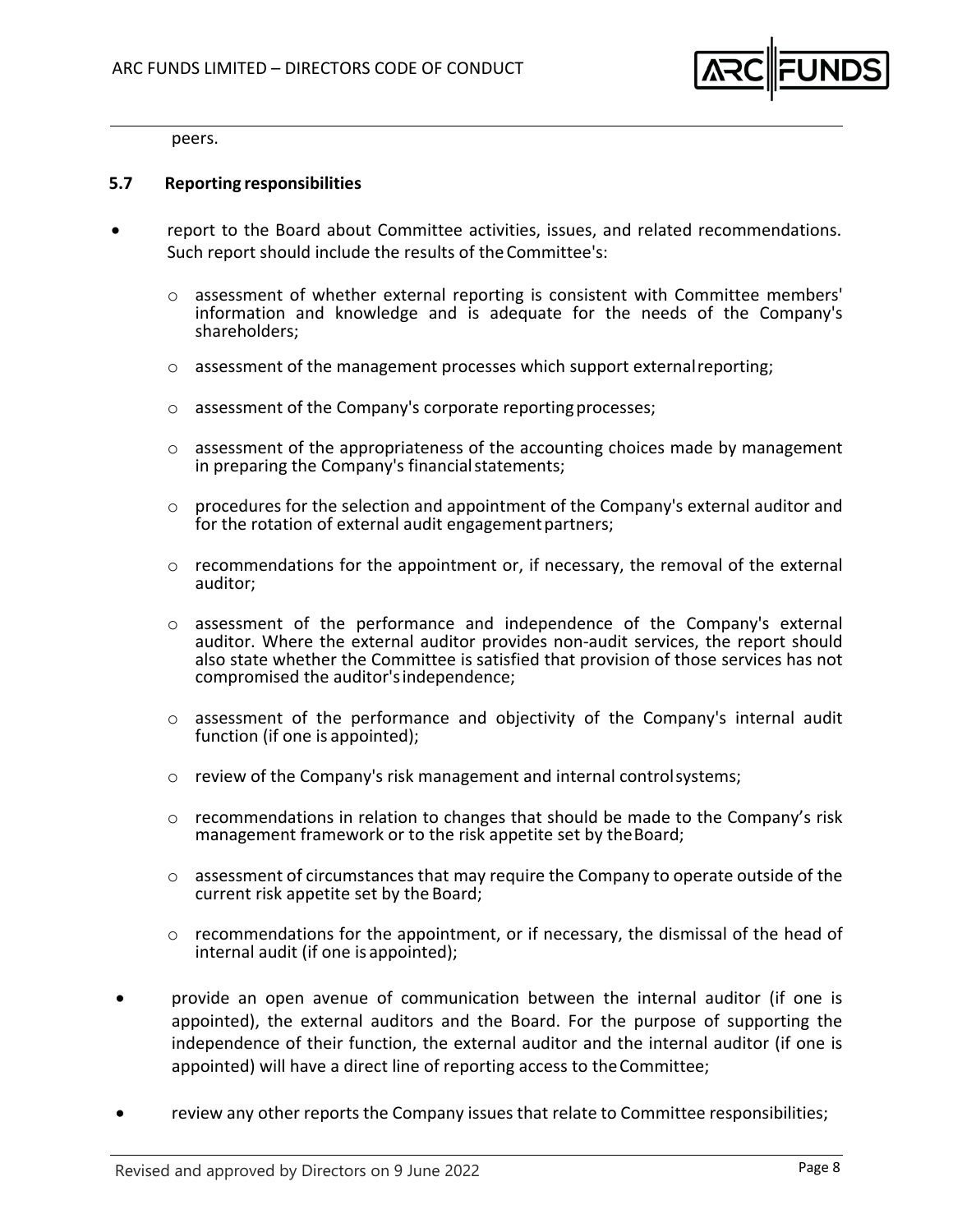

#### **5.8 Related party transactions**

- review and monitor related party transactions and investments involving the Company and its directors including maintaining a register of related party contracts which is reviewed at least annually;
- review and approve all transactions in which the Company is a participant; and in which any parties related to the Company (including its executive officers, Directors, beneficial owners of more than 5% (substantial holding) of the Company'sshares, immediate family members of the foregoing persons and any other persons whom the Board determines may be considered related parties of the Company) has or will have a direct or indirect material interest;
- the Committee should only approve those related party transactions that are determined to be in, or are not inconsistent with, the best interests of the Company and its shareholders, after taking into account all available facts and circumstances as the Committee or the Chair of the Company determines in good faith to be necessary. Transactions with related parties or shareholders holding a relevant interest in at least 10% of the Company's shares may also be subject to shareholder approval to the extent required by the ASX Listing Rules;

#### **5.9 Otherresponsibilities**

- review the adequacy of the Company's and its subsidiaries'insurance policies;
- review the adequacy of external financial reporting by the Company to meet the needs of shareholders;
- in instances where a periodic corporate or financial report is not audited or reviewed by an external auditor (for example, the quarterly cash flow report) and released to the market, ensure that the Company discloses its process to verify the integrity of that report within the report itself, in the Company's annual governance disclosures or on its website;
- perform other activities related to this Charter as requested by the Board;
- institute and oversee special investigations as needed; and
- evaluate the Committee's and individual members' performance on a regular basis.

#### **6. Review of the Committee**

The Committee will prepare and provide to the Board as required: